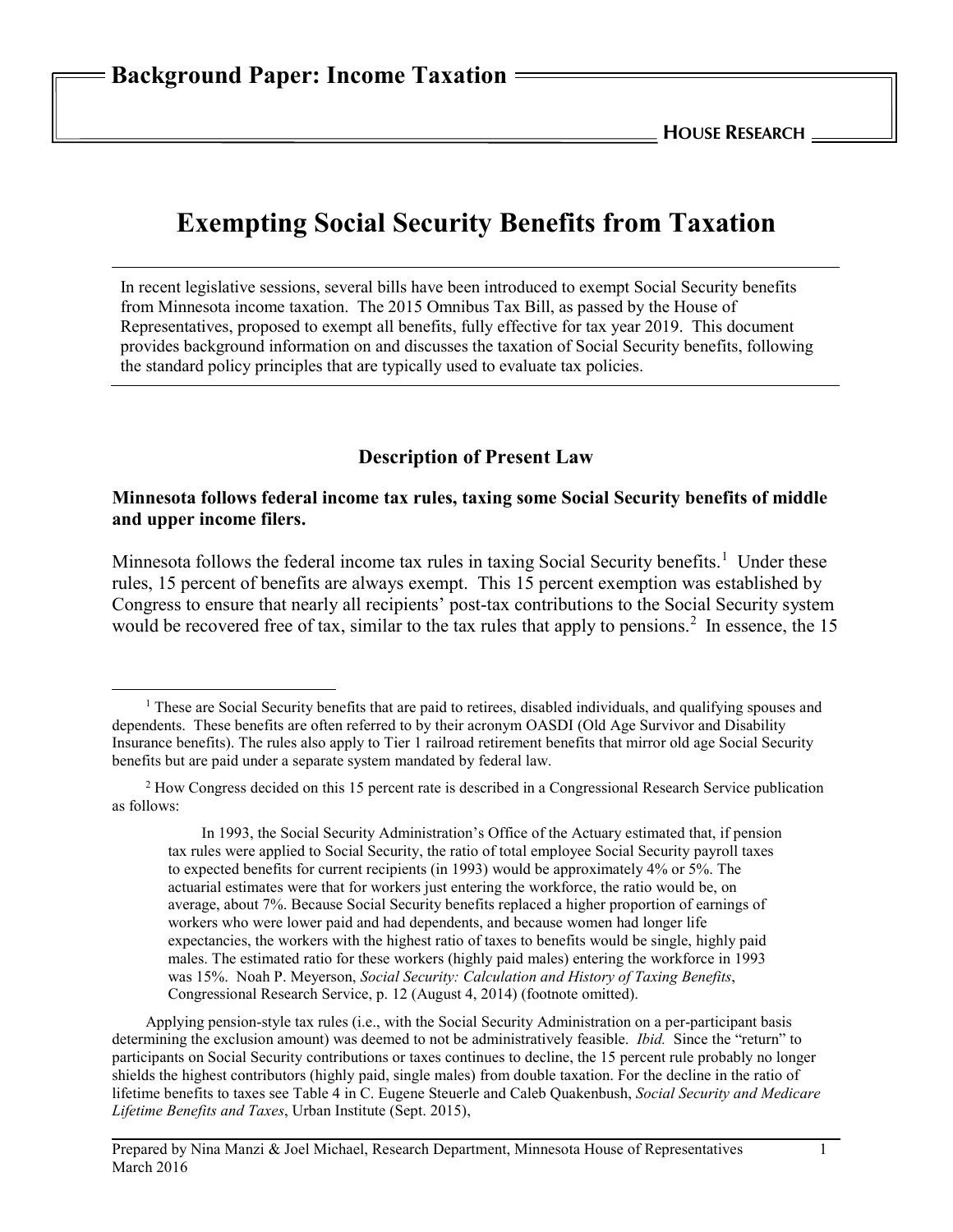percent exemption is designed to prevent "double taxation" of Social Security benefits—that is, once, when recipients paid the employee share of FICA tax,<sup>[3](#page-1-0)</sup> and again when they receive those payments back as Social Security benefits (following the pension taxation analogy).

How much of the rest of Social Security benefits are taxable depends upon the taxpayer's "provisional income" and filing status under a complicated two-tiered formula that phases in the amount subject to tax as provisional income increases. Provisional income equals the sum of:

- Adjusted gross income or AGI
- Interest from tax exempt bonds
- One-half of Social Security benefits
- Various other forms of less common tax-exempt income (e.g., excluded foreign earned income and tax-exempt U.S. savings bond interest used for education)

The table shows the provisional income levels used to determine how much Social Security is included in adjusted gross income and subject to federal and state income tax.

| <b>Provisional income</b> |                                | <b>Percent of benefits</b> |  |
|---------------------------|--------------------------------|----------------------------|--|
| <b>Single filers</b>      | <b>Married</b> joint<br>filers | taxable                    |  |
| less than $$25,000$       | less than $$32,000$            | Exempt                     |  |
| \$25,001 to \$34,000      | \$32,001 to \$44,000           | Up to $50\%$               |  |
| over \$34,000             | over \$44,000                  | At least 50% and up to 85% |  |

#### **Amounts of Provisional Income and Tax on Social Security Benefits**

For example, Social Security benefits will be exempt from tax for single filers with provisional incomes under \$25,000, while up to 85 percent of benefits will be subject to tax for those with provisional incomes over \$34,000. This system shields many lower and middle income individuals from paying tax on their Social Security benefits.

#### **About 35 percent of Social Security benefits are subject to tax and about half of Minnesota recipients pay some tax on their benefits.**

In tax year 2012 about 35 percent of Social Security benefits were included in taxable income, with about 65 percent exempt.<sup>[4](#page-1-1)</sup> According to Congressional Budget Office estimates, nationally

 $\overline{a}$ http://www.urban.org/sites/default/files/alfresco/publication-pdfs/2000378-Social-Security-and-Medicare-Lifetime-Benefits-and-Taxes.pdf (accessed January 7, 2015).

<span id="page-1-0"></span><sup>&</sup>lt;sup>3</sup> FICA is the acronym for Federal Insurance Contribution Act, the tax on employees and employers that funds Social Security and Medicare programs. For self-employed individuals, the equivalent is the nondeductible share of the Self Employment Contribution Act (SECA) tax.

<span id="page-1-1"></span><sup>4</sup> Congressional Budget Office, *The 2015 Long-Term Budget Outlook,* p. 70 (June 2015). Because the dollar thresholds are not indexed for inflation, CBO estimates that the ratio will rise to over 50 percent by 2040. DOR has calculated a similar ratio (35 percent of benefits are included in taxable income) for Minnesota taxpayers in tax year 2012. The percentage of benefits that are actually subject to tax is somewhat lower (about 32 percent according to DOR), because some of these taxpayers end up paying no income as a result of other provisions of the tax law. The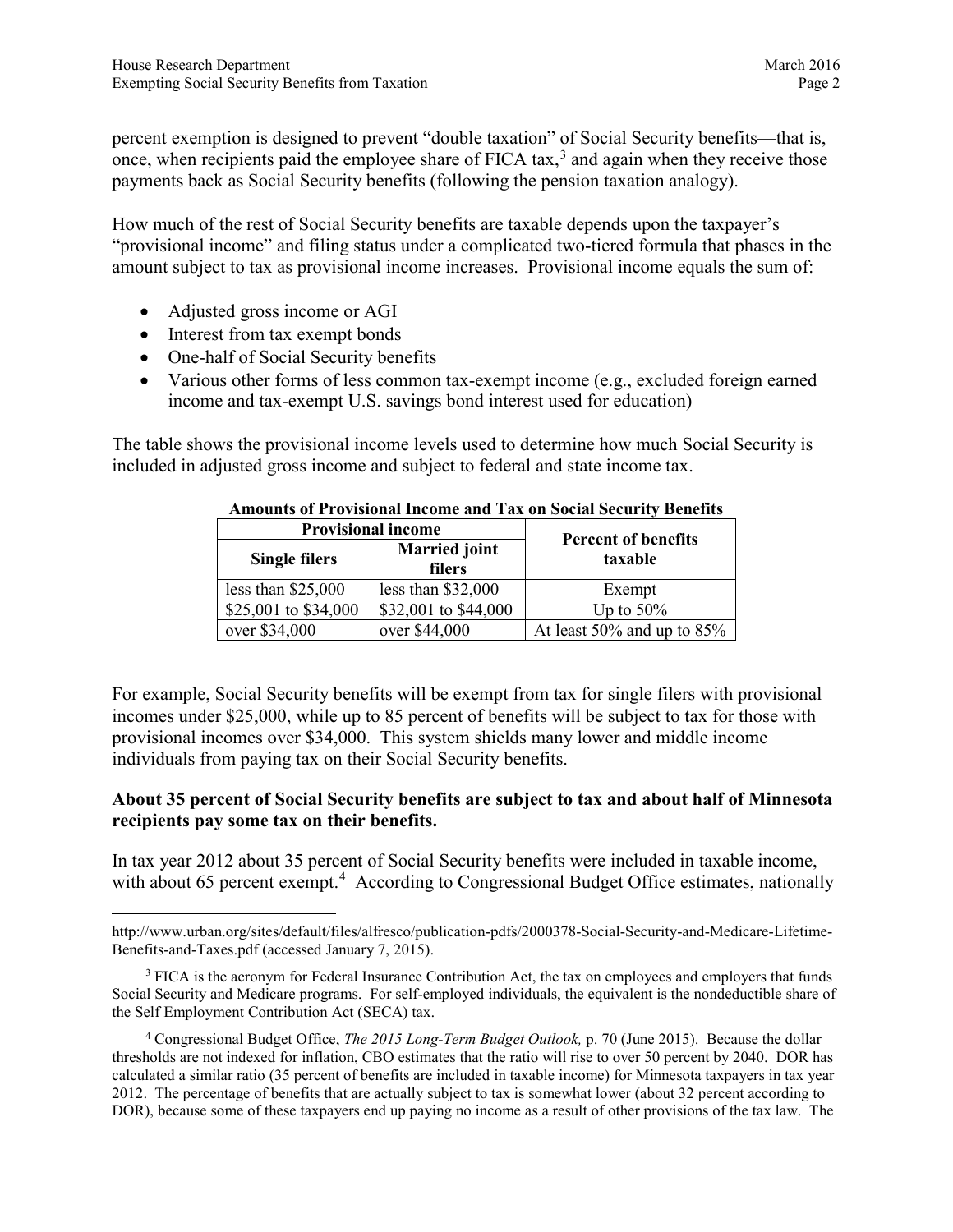about half of Social Security recipients pay some tax on their benefits.<sup>[5](#page-2-0)</sup> Analysis by the Minnesota Department of Revenue (DOR) indicates that 51 percent of beneficiaries (or 46 percent of households in which at least one person receives benefits) paid some Minnesota income tax on their Social Security benefits in tax year 2012.<sup>[6](#page-2-1)</sup> Because the dollar amounts of the thresholds that determine the taxability of benefits are not indexed for inflation, these percentages for tax year 2016 are likely slightly higher.

The chart displays the amount of Social Security benefits and the amount of those benefits subject to Minnesota income tax by population decile. The chart was prepared by DOR using data from the *2015 Minnesota Tax Incidence Study*, [7](#page-2-2) which uses tax year 2012 data. Each population decile represents one-tenth of the population with the first decile containing the households with the lowest incomes, the second the second-lowest, and so forth. Income is based on a very broad measure of income that includes most taxable and nontaxable money income. The chart shows that while benefits are distributed across all deciles, taxable benefits are concentrated (about 90 percent) in the top four deciles.



# **Social Security Benefits and Taxable Social Security Benefits by Population Decile (2012)**

 $\overline{a}$ current Minnesota ratio is likely higher. By comparison, CBO estimated a ratio of 30 percent nationally for tax year 2014. Congressional Budget Office, *The 2014 Long-Term Budget Outlook,* p. 66 (July 2014).

<span id="page-2-0"></span><sup>5</sup> Congressional Budget Office, *The Taxation of Social Security Benefits* (Feb. 2, 2015), https://www.cbo.gov/publication/49948 (accessed January 7, 2016).

<span id="page-2-1"></span><sup>6</sup> Minn. Dep't. of Revenue, *Percent of Social Security Recipients Who Paid Tax on At Least One Dollar of That Income* (February 25, 2016) (on file with House Research).

<span id="page-2-2"></span><sup>7</sup> Minn. Dep't of Revenue, *2015 Minnesota Tax Incidence Study* (March 9, 2015), http://www.revenue.state.mn.us/research\_stats/research\_reports/2015/2015\_tax\_incidence\_study\_links.pdf.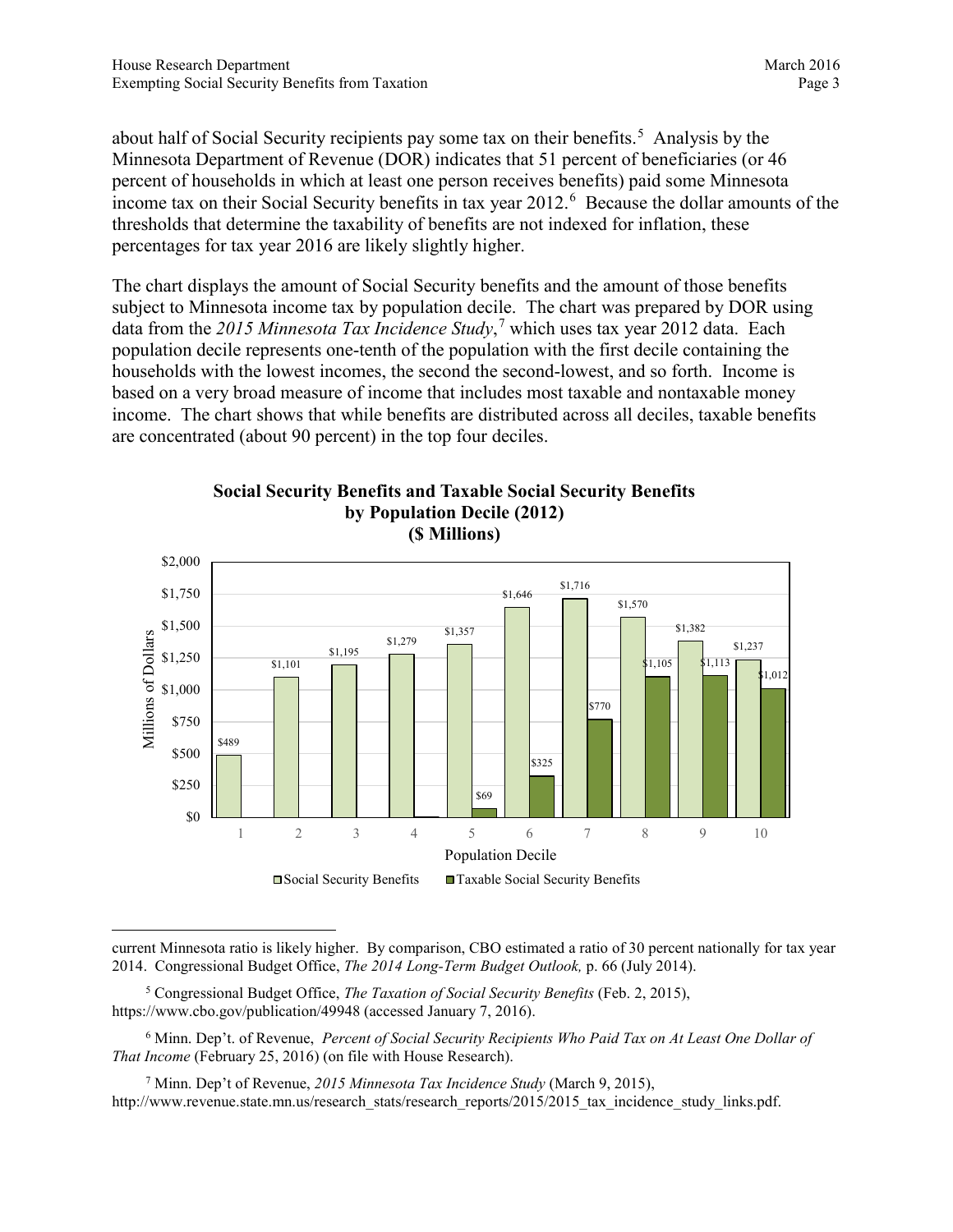## **Information on the Proposed Exemption of Benefits**

Proposals to exempt Social Security benefits from Minnesota income tax typically have phased in the exemptions to spread over a number of years the resulting revenue reductions. The 2015 House Omnibus Tax Bill allowed a phased-in exemption starting in tax year 2015 over five tax years (increasing the exemption in 20 percentage point annual steps with a full exemption in tax vear  $2019$ ).<sup>[8](#page-3-0)</sup>

Standard tax analysis evaluates taxes and proposed changes to them under a set of widely accepted tax principles:

- Equity or fairness—both horizontal ("equal taxation of equals") and vertical (progressivity or how individuals with different incomes are treated)
- Neutrality
- Revenue adequacy
- Simplicity, administrability, and understandability

The remainder of this publication evaluates exempting Social Security benefits from state income tax against these basic tax principles and provides some additional background information that may be useful to members in evaluating proposed exemptions of Social Security benefits.

## **Equity**

#### **How would expanding the exemption for Social Security affect the fairness of the tax?**

The fairness of tax systems and proposed tax changes are typically evaluated under two different equity standards—vertical and horizontal equity. These principles evaluate the distribution of the tax or tax reduction (who pays relative to their incomes and other characteristics) as follows:

- **Vertical equity** evaluates the progressivity or regressivity of the tax or proposed changes in the tax: Does the tax (or in this case, the benefits of a tax reduction) rise, fall, or stay the same as a percentage of income as income increases?
- **Horizontal equity** evaluates how the tax treats individuals who are similarly situated: Does the tax apply equally to similarly situated taxpayers (e.g., those with similar incomes or other characteristics, such as family size)?

**Vertical equity.** The exemption under present law is a progressive feature of the income tax system because it targets most of its benefits to individuals with lower incomes (i.e., those with incomes below \$50,000). However, exempting all Social Security benefits would also increase the progressivity of the income tax. This is so because the Social Security benefit structure is

<span id="page-3-0"></span> $8$  H.F. No. 848, art. 1  $\S$  11 (3<sup>rd</sup> engrossment).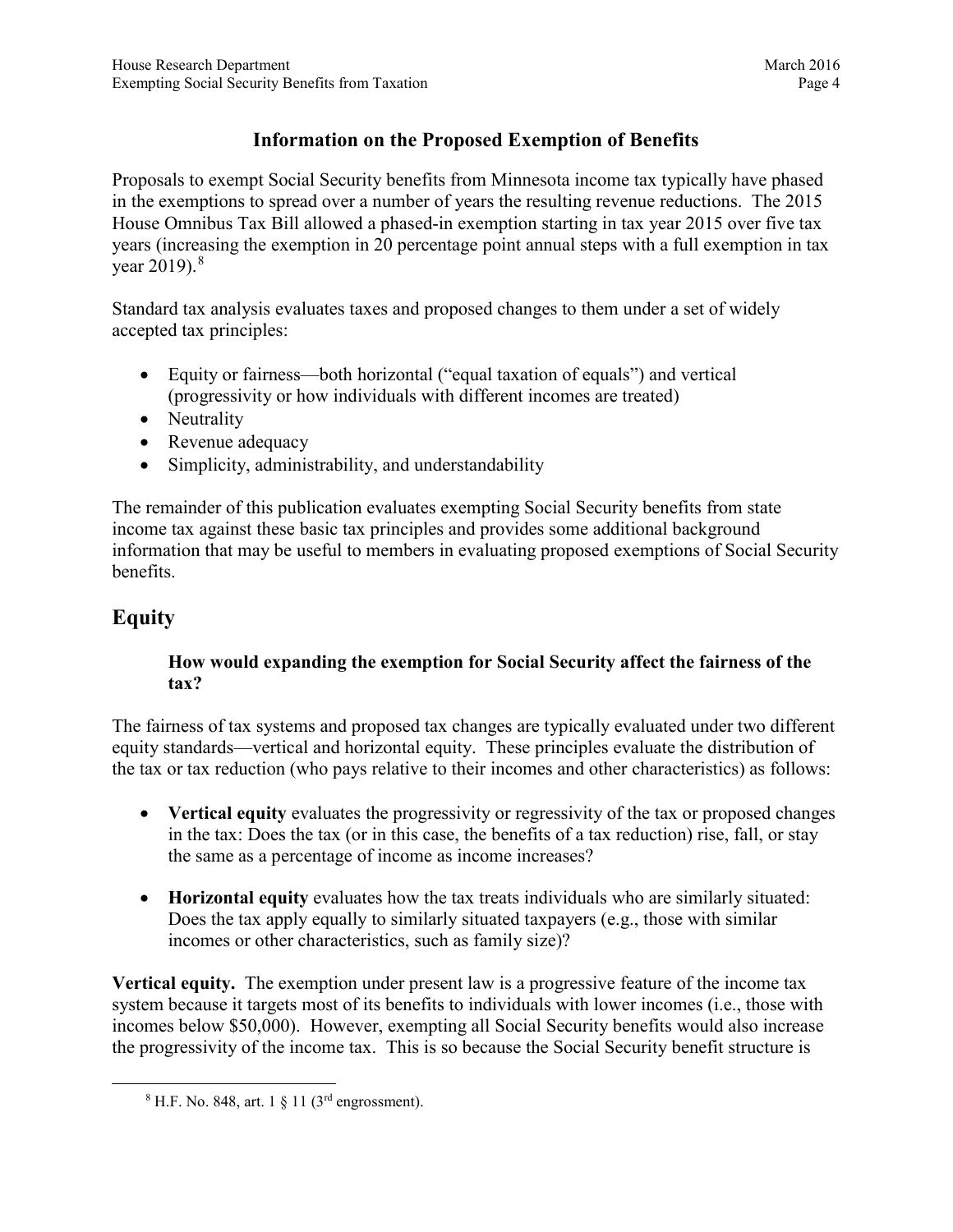itself progressive (i.e., it provides proportionately larger benefits to lower income recipients). As a result, repealing the tax on benefits will further increase the share of income tax paid by higher income filers.

This intuition is confirmed by comparing the Suits index for the current tax and one with a full exemption of Social Security benefits. The Suits index is one of several numerical indexes that economists use to measure the distribution of taxes. For example, the Department of Revenue (DOR) uses it to measure progressivity in the *Minnesota Tax Incidence Study*. The Suits index is a numerical value or score that measures progressivity; index values range from -1 (most regressive) to +1 (most progressive). The Suits index for the income tax under current law is 0.2539; with a full exemption it increases to 0.2665, a modest increase in progressivity. However, it is likely that exempting all benefits would increase the overall regressivity of the Minnesota tax system. This is so because the overall tax system is more regressive than the income tax on Social Security benefits.

The table shows the income distribution of the tax reduction that would result from fully exempting Social Security benefits from Minnesota income tax.<sup>[9](#page-4-0)</sup> Slightly more than one-third of the beneficiaries have incomes below \$50,000, but about 88 percent of the tax reductions are received by taxpayers with incomes over \$50,000 and more than 39 percent by taxpayers with incomes over \$100,000.

| <b>Adjusted gross</b>  | Average tax | Percent with tax | Percent of   |  |  |  |
|------------------------|-------------|------------------|--------------|--|--|--|
| income                 | reduction   | decrease         | tax decrease |  |  |  |
| Less than $$50,000$    | \$291       | 35.3%            | 11.6%        |  |  |  |
| \$50,000 to \$99,999   | \$1,052     | 41.4%            | 49.1%        |  |  |  |
| \$100,000 to \$249,999 | \$1,447     | 19.8%            | 32.3%        |  |  |  |
| \$250,000 to \$499,999 | \$1,916     | 2.3%             | 4.9%         |  |  |  |
| \$500,000 and over     | \$1,631     | 1.2%             | 2.2%         |  |  |  |
| All incomes            | \$889       | 100%             | 100%         |  |  |  |

#### **Income Distribution of Exempting Social Security Tax Year 2013**

**Horizontal equity.** The horizontal equity principle focuses on how individuals with similar incomes or other characteristics are taxed. Favoring one type of income, Social Security benefits, will result in unequal treatment of individuals who are otherwise similarly situated but derive their income from other sources. Individuals with otherwise identical amounts of income will pay different tax amounts. Individuals who did not participate in the Social Security system (e.g., because they are retired federal employees or public safety employees, such as police officers and firefighters) are likely to perceive this unfairness most acutely.[10](#page-4-1) More generally, an

<span id="page-4-0"></span> <sup>9</sup> The data in this table reflect the impact of allowing a full exemption of Social Security benefits in tax year 2012, the year of the current income tax sample. By modeling the distribution on 2012 rather than 2015 the results do not also incorporate assumptions of the November 2014 forecast about growth in incomes from 2012 to 2015.

<span id="page-4-1"></span><sup>&</sup>lt;sup>10</sup> These individuals are likely to pressure the legislature to expand the exemption to include other types of retirement income. In 2012, there were about 640,000 Social Security recipients in Minnesota, while about 55,000 federal, state, and local government retirees in Minnesota received pensions for employment that was not covered by Social Security. Minnesota's elderly exclusion is intended to offset the advantage under present law of the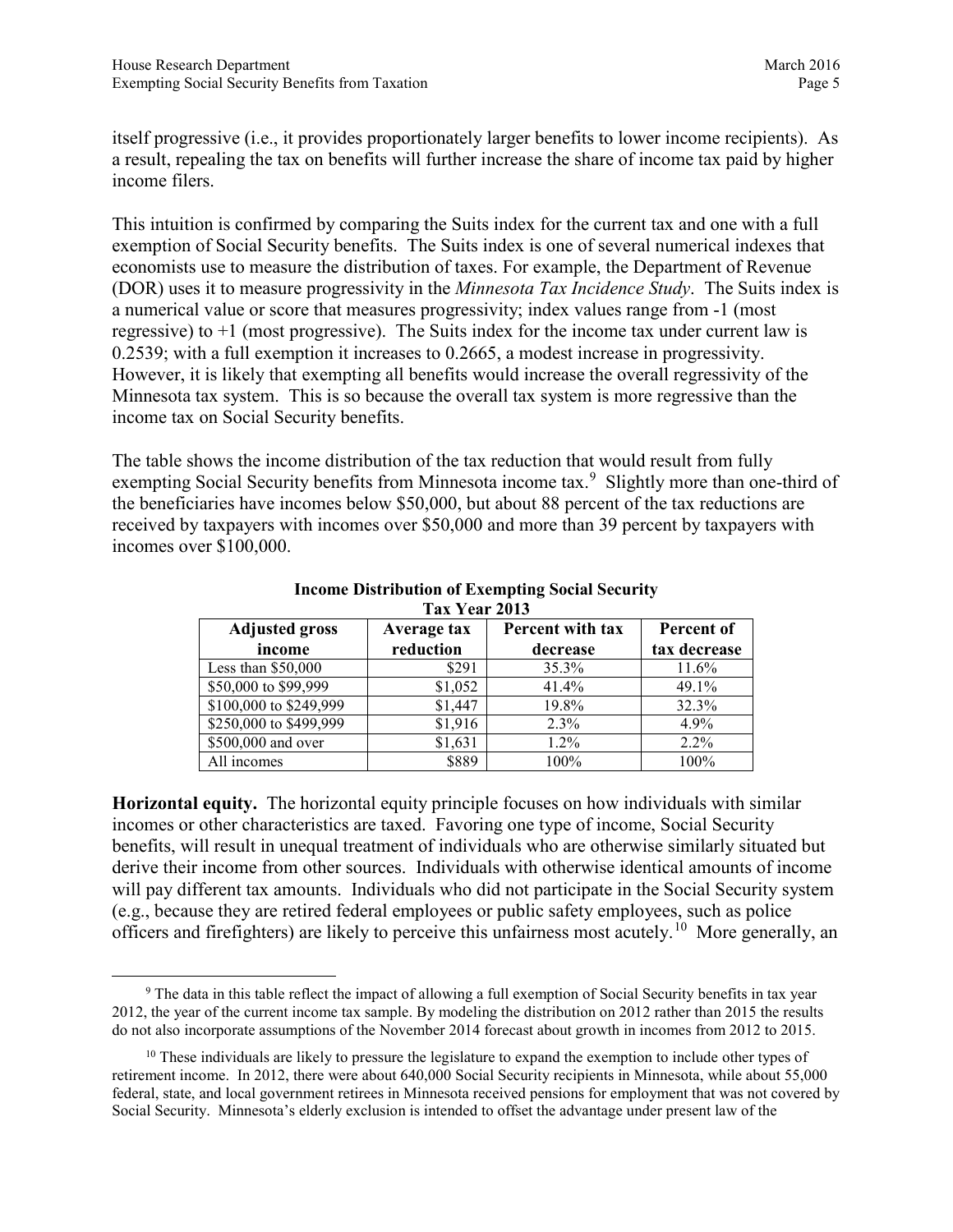exemption would favor Social Security recipients over individuals with wages, interest, dividends, business profits, and any other form of income.

Because Social Security recipients are primarily elderly, exempting benefits from taxation will shift the tax burden to younger taxpayers who mainly derive their income from earnings or work. The justification for favoring elderly taxpayers (who are otherwise similarly situated in terms of income to younger taxpayers) is unclear. Current law already provides modest preferences to seniors in the form of a higher standard deduction amount and (temporarily) a lower threshold for claiming medical expense deductions, as well as the partial exemption of Social Security benefits and Minnesota's elderly exclusion. Advocates often advance justifications that the elderly have higher costs of living, particularly higher medical expenses. However, they also are more likely to have mortgage-free homes and to receive untaxed government benefits.

## **Neutrality**

#### **What is the effect on behavior?**

In general, the neutrality principle favors taxes and policies that affect behavior as little as possible. All taxes affect or can affect behavior, so this principle favors policies that minimize those effects. It is based on the notion that markets are generally the best way for an economy to allocate scarce resources. Because participation in Social Security is mandatory under federal law, there would seem to be little opportunity to change behavior in that regard.

Proponents of exempting benefits from taxation have occasionally argued for doing so actually to modify taxpayer behavior (contrary to the premise of the neutrality principle) – that is, specifically to encourage recipients to remain as Minnesota residents, rather than migrating to states with more favorable tax climates (e.g., without income taxes such as Florida or Texas). There are at least two potential drawbacks or limitations to this justification:

- The best empirical research finds little or no evidence that the elderly migrate to states with more favorable tax climates (e.g., no income taxes or expansive exemptions for retirement income such as pensions and Social Security).<sup>[11](#page-5-0)</sup> This likely reflects the complex array of factors that affect decisions about where to live and whether to move, including business, social, and family ties and the availability of government benefits and other amenities, which themselves may be affected by the tax policies.
- The premise of these contentions appear to be a sort of economic development rationale—keeping seniors will increase economic activity and taxes, yielding a "fiscal dividend" (more state and local taxes paid than the cost of government services

 $\overline{a}$ exemption of most Social Security benefits; it provides an exemption for other forms of income received by lower income elderly taxpayers who do not now benefit much from the exemption of most Social Security benefits.

<span id="page-5-0"></span><sup>11</sup> *See, e.g.*, Karen Smith Conway and Jonathan C. Rork, "No Country for Old Men (or Women) – Do State Tax Policies Drive Away the Elderly?" *National Tax Journal,* June 2012, 65 (2), 313–356. The authors conclude (after using various sophisticated statistical technique to uncover a relationship) that "Our results are overwhelming in their failure to reveal any consistent effect of state income tax breaks on elderly interstate migration."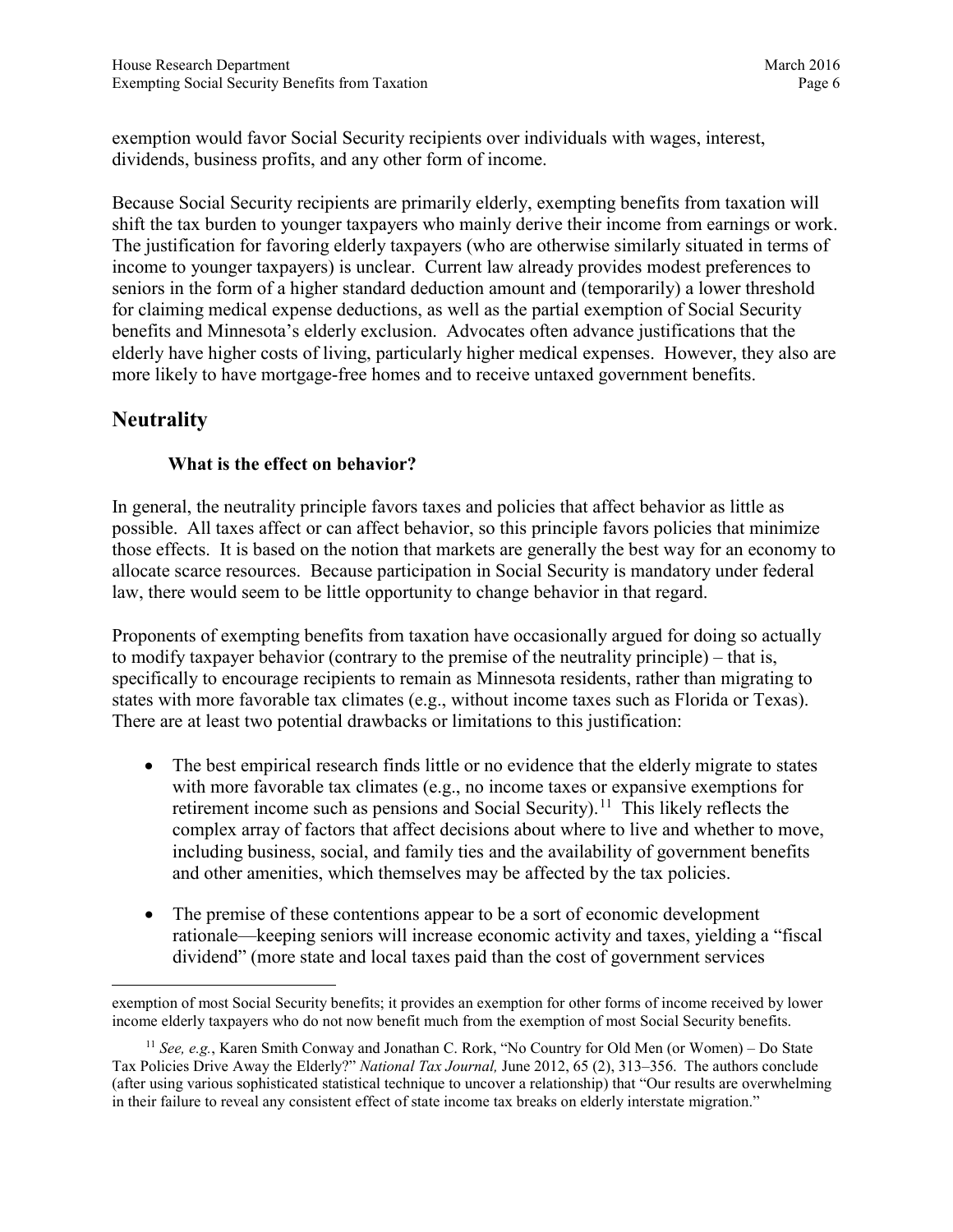provided). However, it is not clear that retention of potential elderly out-migrants would actually yield such a fiscal dividend. As a group, the elderly consume disproportionate amounts of governmental services (both publicly funded health care and social services).<sup>[12](#page-6-0)</sup> Working to retain them by lowering their taxes in order to realize a fiscal dividend may be a losing proposition, even if one thought (contrary to reliable empirical evidence) that tax incentives are effective in deterring out-migration.

### **Revenue Adequacy**

#### **What is the effect on revenues, including growth prospects and stability of the income tax's revenues?**

Tax proposals need to be evaluated for their short- and long-term effects on revenues and their budget impact, since taxes are imposed to raise revenues. Most of the legislative proposals have phased in the exemption of Social Security benefits over several tax years. This simply delays the full revenue impact of the exemption and gives a future legislature the option of delaying or repealing implementation without appearing to increase taxes. However, it is most useful to consider the revenue effects when the exemption is fully effective.

Based on DOR calculations, in tax year 2012 a full exemption would have reduced state revenues by \$230 million, which is about 3 percent of individual income tax revenues.<sup>13</sup> DOR estimates for tax year 2018 indicate the revenue reduction would increase to \$460 million or about 3.6 percent of the revenues from the income tax.<sup>14</sup> In six years, the effects have essentially doubled. The table shows the revenue reductions (based on past DOR estimates or calculations) for tax years 2002, 2012, and 2018.

<span id="page-6-1"></span><sup>13</sup> Tax Research Division, Minnesota Dep't of Revenue, *Impact of Proposal to Allow Subtraction Equal to 100% of Taxable Social Security If It Had Been Effective in Tax Year 2012* (May 7, 2015).

<span id="page-6-2"></span><sup>14</sup> Tax Research Division, Minnesota Dep't of Revenue, Estimate of JM076 (Dec. 21, 2015). Percentage of tax revenues calculated using the MMB November 2015 forecast estimates for fiscal year 2019.

<span id="page-6-0"></span> <sup>12</sup> Julia B. Isaacs, *How Much Do We Spend on Children and the Elderly?* Brookings Institution, (November 2009), http://www.brookings.edu/~/media/Research/Files/Reports/2009/11/05-spending-childrenisaacs/1\_how\_much\_isaacs.PDF (documenting large dollar amounts governments spend for elderly support; most of this is federal but the state share likely exceeds significantly the amounts spent on the non-elderly); Congressional Budget Office, *Rising Demand for Long-Term Services and Supports for Elderly People* (June 2013), https://www.cbo.gov/sites/default/files/113th-congress-2013-2014/reports/44363-LTC.pdf (estimates of the growing demands for the federal and state payments for elderly long-term care). Focusing efforts to retain high income elderly who are unlikely to use public programs could increase the potential for a fiscal dividend. However, a general exemption would seem to be poorly targeted in that regard.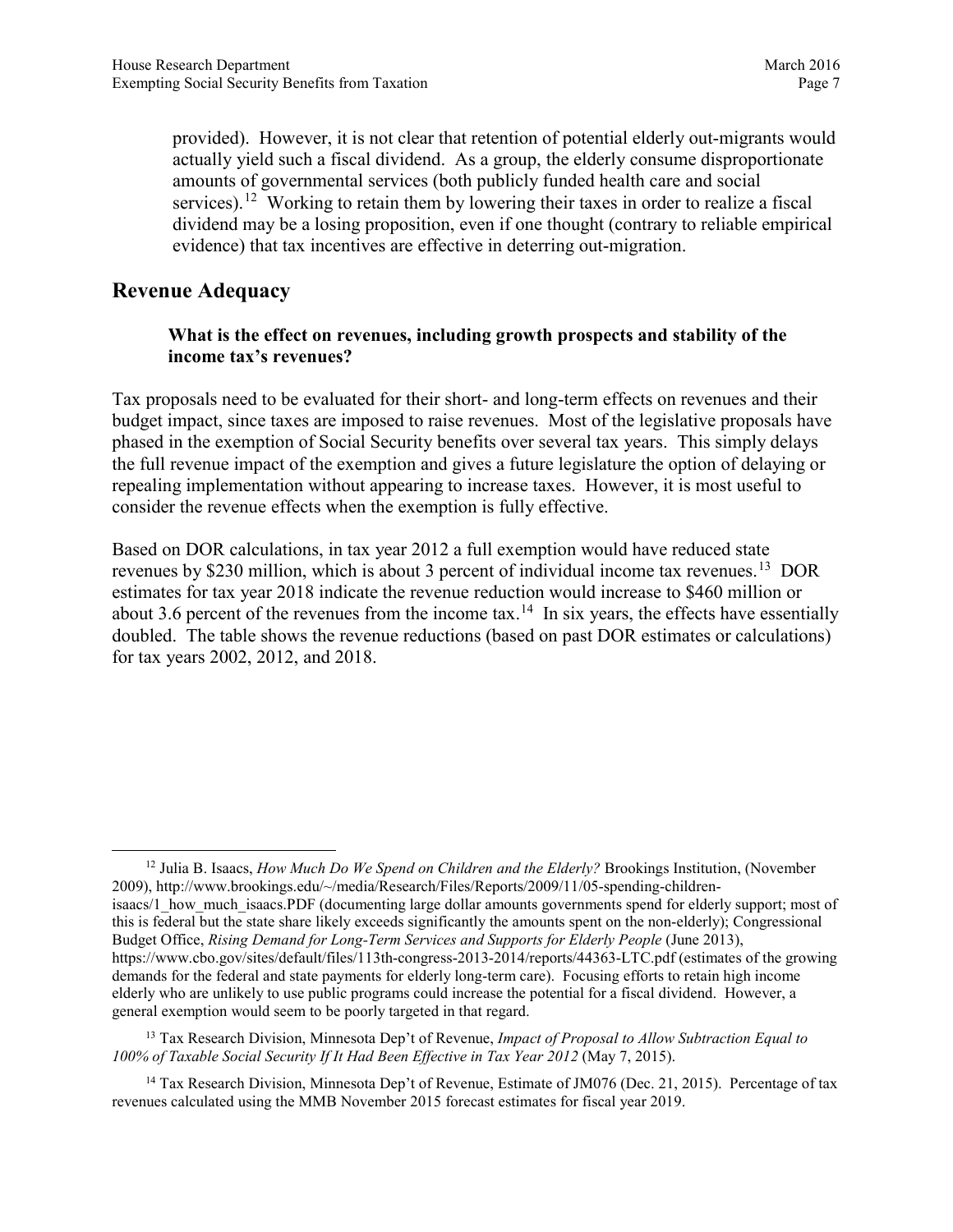|                                                               | Revenue       | Share of income | Number of       |  |
|---------------------------------------------------------------|---------------|-----------------|-----------------|--|
| Tax year                                                      | reduction     | tax revenue     | filers affected |  |
| 2018                                                          | \$461 million | $3.6\%$         | 410,540         |  |
| 2012                                                          | \$230 million | $3.0\%$         | 230,000         |  |
| 2002                                                          | \$166 million | $3.1\%$         | 200,000         |  |
| Source: DOR estimates for TY 2002 (H.F. 148) and TY 2018; DOR |               |                 |                 |  |
| calculations from income tax processing file for TY 2012      |               |                 |                 |  |

| <b>Estimated Revenue Reduction of Exempting Social Security</b> |  |  |  |
|-----------------------------------------------------------------|--|--|--|
|                                                                 |  |  |  |

**Growth effects.** It is likely that this supra-normal growth in the revenue effects will continue for some time for three reasons:

- **Demographics result in payment of more benefits.** With the core of the baby boom poised to begin receiving Social Security benefits, both the number of recipients and the amount of benefits paid will increase. The Social Security Actuary, for example, estimates the amount of benefits paid will rise from 5 percent of gross domestic product in 2015 to 6 percent by 2035, a 20 percent increase (holding economic growth constant) and that the ratio of workers to benefit recipients will drop from 2.8 percent in 2014 to 2.1 percent by 2035.[15](#page-7-0)
- **Tax parameters are not indexed for inflation.** Because federal law does not index the threshold of income at which benefits become taxable, inflation will result in larger shares of Social Security benefits becoming taxable.
- **General income and economic growth will subject a larger share of benefits to tax.** Growth in real or economic income will also erode the fixed dollar value of the thresholds, just as inflation does (i.e., as retirees have greater nominal amounts of other income, a greater share of their Social Security benefits will be taxed).

**Effects on the volatility of revenues.** An exemption is likely to slightly increase the volatility of income tax revenues, since Social Security benefits are a very steady and reliable source of income – especially compared with capital gains, stock options, bonuses, dividends and other forms of income that rise and fall with the business cycle.

## **Simplicity**

#### **How would exempting all Social Security benefits from tax affect the complexity, ease of administering, and understandability of the Minnesota tax system?**

Proposals that are easy to understand and administer are generally favored. As described above, the existing system for calculating the taxable portion of Social Security benefits is complex and not easy to understand. As a matter of simplicity, a federal tax system that taxed all or exempted all Social Security benefits from taxation would be easier to comply with and administer and

<span id="page-7-0"></span> <sup>15</sup> *The 2015 Annual Report of the Bd. of Trustees of the Federal Old-Age and Survivors Insurance and Federal Disability Insurance Trust Funds*, pp. 4, 14 (July 22, 2015).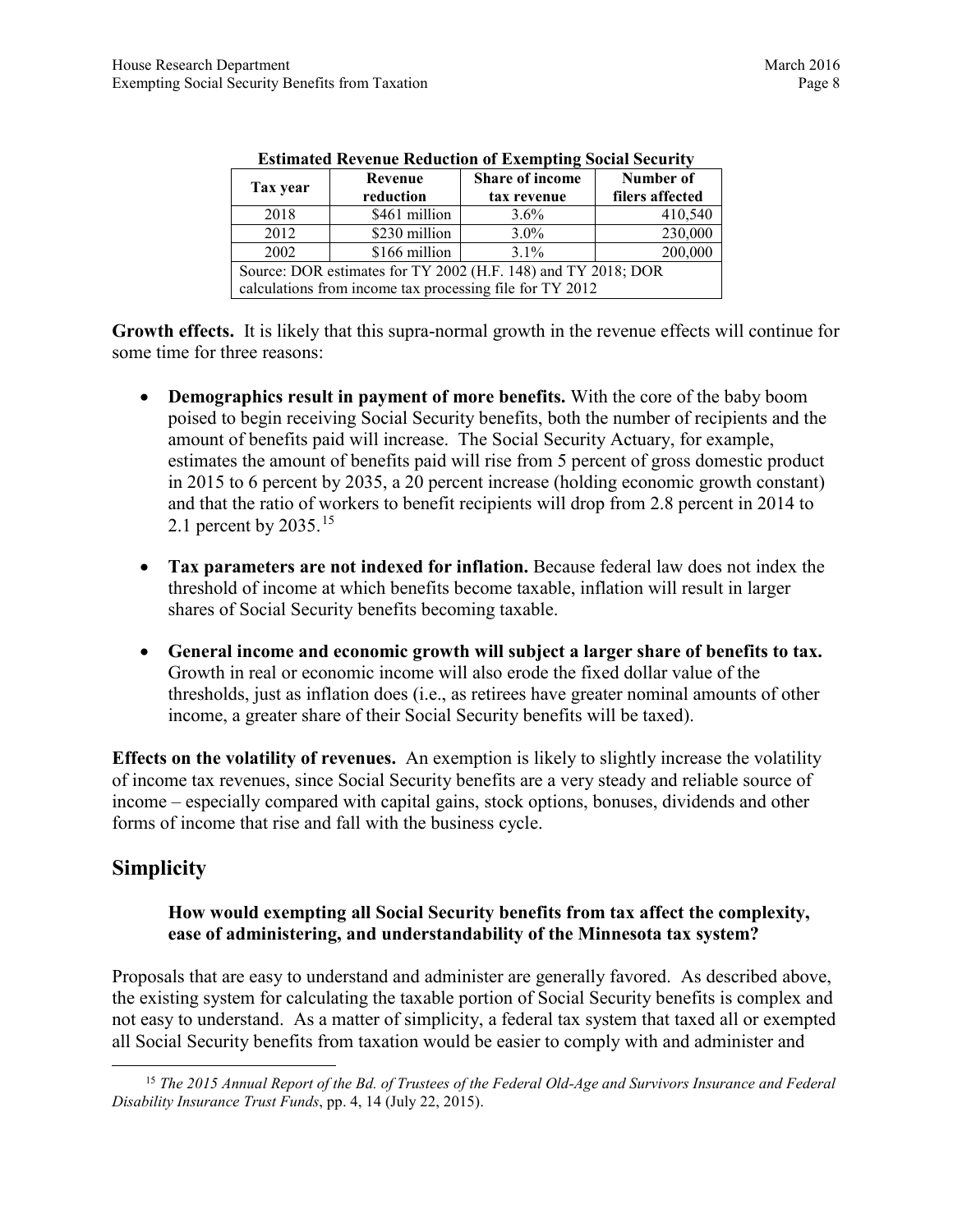would be much easier to understand.<sup>[16](#page-8-0)</sup> Because taxpayers must calculate the amount of benefits that are taxable for federal purposes in any case, exempting all Social Security benefits (or taxing all of them) would provide no simplicity advantage. It would be simpler to continue the existing system, which avoids the need for any additional calculations.

Howev[er,](#page-8-1) exempting all benefits from taxation would add little complexity to the Minnesota tax system.<sup>17</sup> The taxpayer would deduct or subtract an item that appears on their federal return in calculating Minnesota tax. This would add one simple calculation to the Minnesota tax and DOR could easily check compliance with data obtained from federal sources (the IRS or the Social Security Administration). From the perspective of understandability, a total exemption would be easier to understand than the complex, phased-in taxation of some benefits that now applies.

## **Regional Distribution of the Tax Benefits**

#### **What is the distribution of the benefits between metro area and Greater Minnesota residents?**

The geographic distribution of the benefits of the exemption is of interest to some members. A common perception is that expanding the exemption will particularly benefit Greater Minnesota because of the widely observed "graying" of its population (i.e., compared to the metro area, more of its population is over age 62). As result, one assumes a higher percentage of the population of Greater Minnesota receives Social Security benefits and will disproportionately benefit. But the benefits of expanding the existing tax exemption is not just dependent on how many individuals receive benefits. It also depends upon the income characteristics of the two regions' populations that receive Social Security benefits. Because the income tax on Social Security benefits is sensitive to or dependent on the taxpayer having other income, many lower and middle income taxpayers pay little or no income tax on their benefits. According to DOR for tax year 2012, 65 percent of Social Security benefits were exempt from income taxation. The tax on Social Security falls primarily on middle and upper income recipients. If metro area recipients have higher incomes and/or receive larger amounts of benefits, they may derive a larger share of the benefits of the tax exemption.

DOR [com](#page-8-2)piled data on the taxes imposed on Social Security benefits for tax year 2012 by county. The data was compiled from all electronic-filed returns, since paper returns are not geocoded.18 These DOR tabulations, along with data from the Social Security Administration on

<span id="page-8-0"></span><sup>&</sup>lt;sup>16</sup> If all Social Security benefits were to be taxed, income tax principles suggests including a mechanism for exempting from taxation the recovery of recipients' post-tax contributions to Social Security similar to the rules that apply to taxing pensions. See the discussion above at footnot[e 2.](#page-0-2) It would be impossible for a state to implement such a system, since it would require the Social Security Administration to calculate the pension-equivalent exclusion amount for each recipient.

<span id="page-8-1"></span><sup>&</sup>lt;sup>17</sup> There would be slightly more complexity during a phase-in period, when only a percentage or other portion of the taxable benefits would be subtracted.

<span id="page-8-2"></span><sup>&</sup>lt;sup>18</sup> Electronic-filed returns capture about 80 percent of taxable Social Security benefits. DOR also computed the breakdown between metropolitan-area and Greater Minnesota returns for the sample of households included in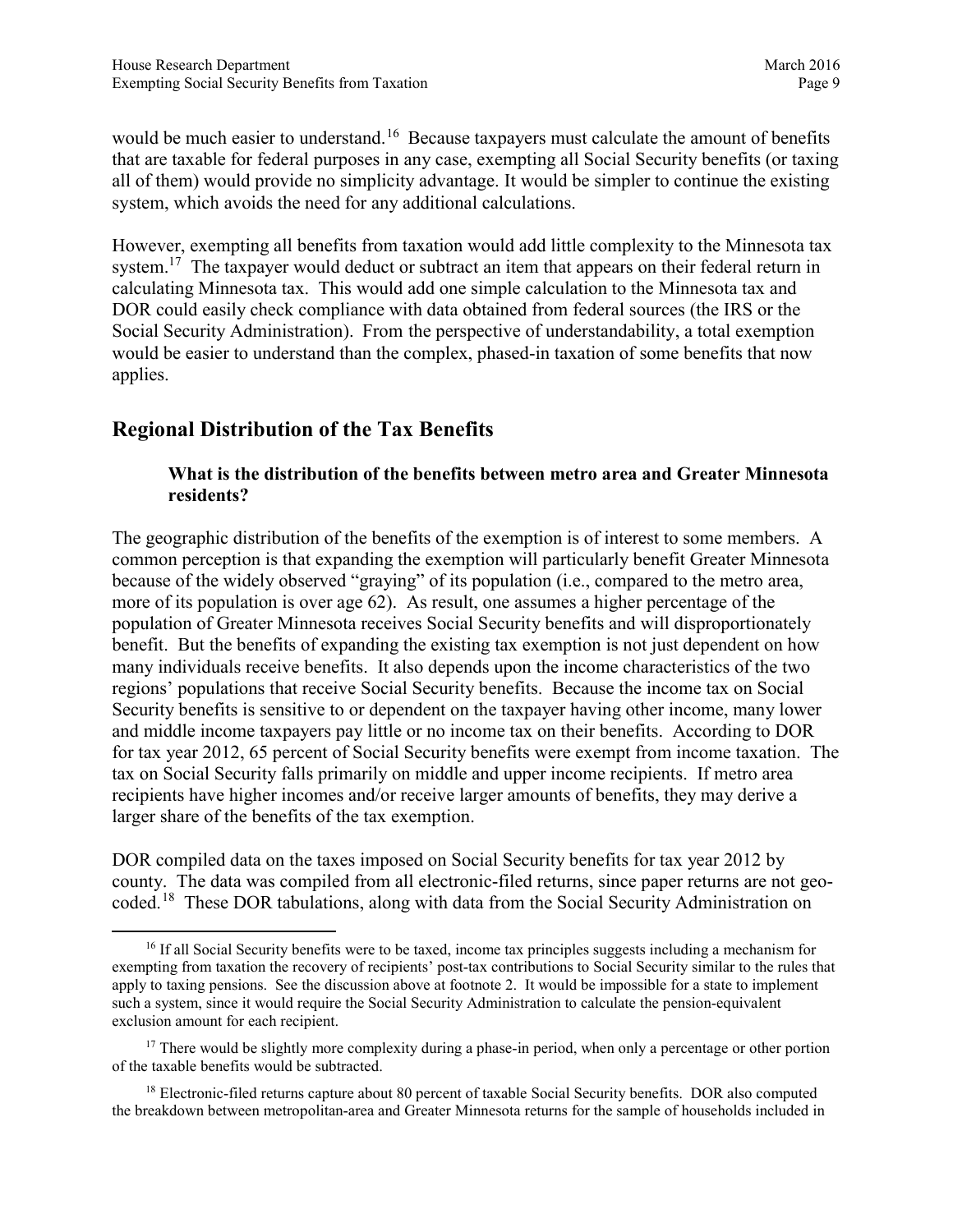receipt of benefits, allows comparing the geographic distribution of expanding the exemption to a total exemption of benefits. The table below shows the number of beneficiaries and dollar amounts for the two regions of the state. The amounts are for tax year and calendar year 2012.

| Region            | # of $SS$<br>recipients | $%$ of<br>total | # of<br>recipients<br>benefitting | $%$ of<br>total | \$ amount<br>of tax<br>benefit<br>(millions) | $%$ of<br>total | $%$ of<br>tax<br>liability |
|-------------------|-------------------------|-----------------|-----------------------------------|-----------------|----------------------------------------------|-----------------|----------------------------|
| <b>Greater MN</b> | 347,940                 | 54.1%           | 133,665                           | 52.0%           | \$109.4                                      | 47.5%           | 4.1%                       |
| 7-county<br>metro | 294,880                 | 45.9%           | 123,613                           | 48.0%           | \$121.1                                      | 52.5%           | $2.4\%$                    |
| <b>State</b>      | 642,820                 | 100.0%          | 257,278                           | 100.0%          | \$230.4                                      | 100.0%          | 3.0%                       |

The table shows that more recipients of Social Security benefits live in Greater Minnesota (54 percent), although a lower percentage of Greater Minnesota recipients (52 percent) will benefit from the exemption. By contrast, recipients located in the seven-county metropolitan area derive a larger share (52.5 percent) of the dollar benefit of expanding the exemption. The exemption would result in a larger percentage reduction in the income taxes paid by Greater Minnesota residents than for metro area residents (a 4.1 percent reduction, as contrasted with a 2.4 percent reduction). In summary, there are more potential beneficiaries in Greater Minnesota and the reduction would be a larger share of their tax burden, but more of the dollar benefit of the exemption would go to metro area residents.

## **Other States**

 $\overline{a}$ 

#### **How do other states tax Social Security benefits?**

The table displays how other states tax Social Security benefits. Six states (including Minnesota) follow the federal rules for taxing benefits, while eight states tax a lesser amount of benefits. Some of these states impose dollar limits on the exemption, limit it to lower-income filers, or include Social Security income in computation of alternative taxes. For some of these states Social Security benefits may qualify for special provisions that lower taxes on several types of retirement income, including pensions or IRAs. The remaining 36 states either do not have a broad-based individual income tax (nine states) or exempt all Social Security benefits from taxation (27 states and the District of Columbia). It should be noted that many of the states that exempt Social Security benefits from tax, unlike Minnesota, also provide tax preferences for other forms of retirement income, such as public and private pension income and IRA distributions. A few of them tax little or none of that income.

the tax incidence study data. This sample includes paper returns and shows a slightly higher proportion of taxable Social Security benefits (53 percent versus 52 percent for electronic returns) in Greater Minnesota.